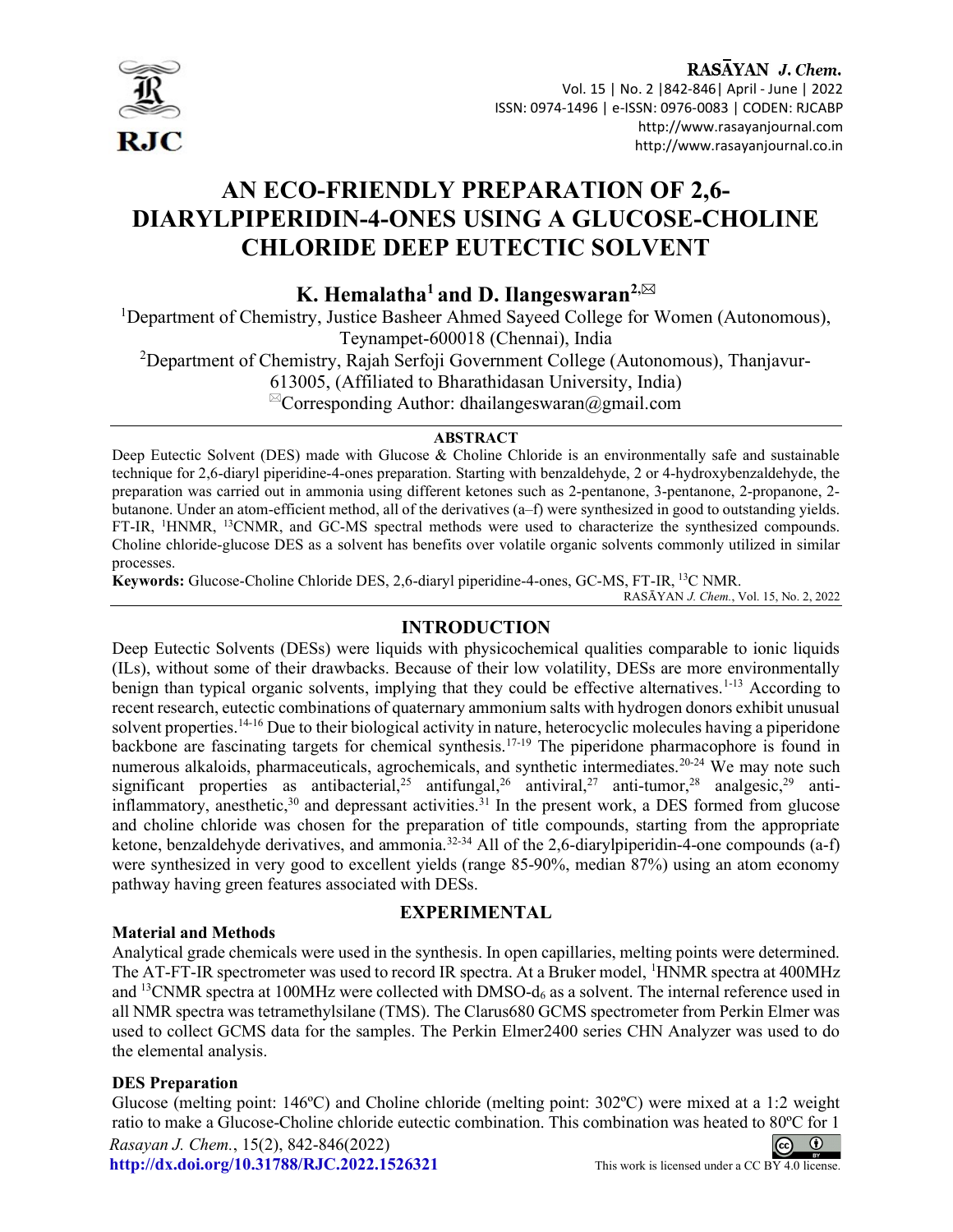hour until it produced a homogeneous translucent colorless liquid. After 24 hours at room temperature, it remained a homogeneous liquid.



Compound a- R(CH<sub>3</sub>), R<sup>1</sup>(CH<sub>3</sub>), R<sup>2</sup>(H), R<sup>3</sup>(H), R<sup>4</sup>(H), R<sup>5</sup>(H) Compound b- R(CH<sub>3</sub>), R<sup>1</sup>(CH<sub>3</sub>CH<sub>2</sub>), R<sup>2</sup>(H), R<sup>3</sup>(H), R<sup>4</sup>(H), R<sup>5</sup>(CH<sub>3</sub>) Compound c- R(CH<sub>3</sub>CH<sub>2</sub>), R<sup>1</sup>(CH<sub>3</sub>CH<sub>2</sub>), R<sup>2</sup>(H), R<sup>3</sup>(H), R<sup>4</sup>(CH<sub>3</sub>), R<sup>5</sup>(CH<sub>3</sub>) Compound d- R(CH<sub>3</sub>), R<sup>1</sup>(CH<sub>3</sub>CH<sub>2</sub>CH<sub>2</sub>), R<sup>2</sup>(H), R<sup>3</sup>(H), R<sup>4</sup>(H), R<sup>5</sup>(CH<sub>3</sub>CH<sub>2</sub>) Compound e- R(CH<sub>3</sub>CH<sub>2</sub>), R<sup>1</sup>(CH<sub>3</sub>CH<sub>2</sub>), R<sup>2</sup>(H), R<sup>3</sup>(OH), R<sup>4</sup>(CH<sub>3</sub>), R<sup>5</sup>(CH<sub>3</sub>) Compound f- R(CH<sub>3</sub>), R<sup>1</sup>(CH<sub>3</sub>CH<sub>2</sub>CH<sub>2</sub>), R<sup>2</sup>(OH), R<sup>3</sup>(H), R<sup>4</sup>(H), R<sup>5</sup>(CH<sub>3</sub>CH<sub>2</sub>)

## Preparation of 2, 6–Diarylpiperidin-4-ones

According to the Scheme-1, In a round-bottom flask benzaldehyde/2-hydroxybenzaldehyde/4-hydroxy benzaldehyde (20 mL) and an appropriate ketone (10 mL), (2– Propanone, 2–Butanone, 2–Pentanone & 3– Pentanone) were taken with a saturated ammonia solution  $(10 \text{ mL})^{32\text{-}34}$  and Glucose- Choline Chloride DES (20 mL). The contents of the flask were refluxed at  $100^{\circ}$ C-120°C, over a hot plate with stirring. Once the reaction mixture had turned red-orange, the heating was turned off, and the solution was cooled before adding conc. HCl (10 mL). Precipitation was then recovered and diffused in water. To make a transparent solution, saturated aqueous ammonia (10 mL) has been added and then transferred into cold water. A product was filtered and then rinsed lavishly with water. After drying, the final product was recrystallized from alcohol.

## Spectral Data

## 2,6-Diphenylpiperidin-4-one(a)

Melting point: 96°C; yield: 85%; FT-IR (cm<sup>-1</sup>): 828 (υ<sub>Ar-H</sub>), 1283 (υ<sub>C-C</sub>), 1410-1590 (υ<sub>C-C</sub>), 1710 (υ<sub>C-C</sub>), 2803-2907 ( $v_{C-H}$  stretching), 3044 ( $v_{N-H}$ ); <sup>1</sup>H NMR (400MHz, DMSO-d<sub>6</sub>): δ 2.345-2.688 (d, 1H, H–3,5), 3.580 (s, 1H, N–H), 4.918-4.942 (d, 1H, H–2,6), 6.795-7.964 (m, 8H, Ar–H); 13C NMR (100MHz, DMSO $d_6$ ): δ 39.33-40.58 (C–3,5), 59.82 (C–2,6), 126.14-143.28 (C–Ar), 204.34 (C=O); GCMS (EI) m/z (%): 250.9709 (100) [M<sup>+</sup>]; Anal. Calcd. for C<sub>17</sub>H<sub>17</sub>NO: C (81.24), H (6.82), N (5.57) and found: C (80.99), H  $(7.12)$ , N $(5.62)$ .

## 3-Methyl-2,6–diphenylpiperidin-4-one(b)

Melting point: 112°C; yield: 90%; FT-IR (cm<sup>-1</sup>): 750 ( $v_{Ar-H}$ ), 1098-1241( $v_{C-H}$  in CH<sub>3</sub>), 1405-1505 ( $v_{C=C}$ ), 1717 (υ<sub>C=0</sub>), 2366-2697 (υ<sub>C-H,</sub> cyclic), 2810-2907 (υ<sub>C-H</sub> stretching), 3044 (υ<sub>N-H</sub>); <sup>1</sup>HNMR (400MHz, DMSO $d_6$ ): δ 1.127-1.245 (d, 3H, CH<sub>3</sub>), 2.654-2.691(d, 1H, H–3), 3.371 (s, 1H, N–H), 3.502-3.534 (d, 1H, H–5), 4.960 (s, 1H, H–2,6), 7.413-7.966 (m, 8H, Ar–H); <sup>13</sup>CNMR (100MHz, DMSO-d6): δ 15.86 (CH3), 39.36- 40.61(C–3), 44.98 (C–5), 59.78 (C–6), 65.10 (C–2), 128.92-136.20 (C–Ar), 202.79 (C=O); GCMS (EI) m/z (%): 263.9046 (70) [M<sup>+</sup>]; Anal. Calcd. for C<sub>18</sub>H<sub>19</sub>NO: C (81.47), H (7.22), N (5.28) and found: C (81.54), H (7.42), N (5.20).

## 3,5-Dimethyl-2,6–diphenylpiperidin-4-one(c)

Melting point: 184°C; yield: 82%; FT-IR (cm<sup>-1</sup>): 750 (υ<sub>Ar-H</sub>), 1222-1396 (υ<sub>C-H</sub> in CH<sub>3</sub>), 1446-1492 (υ<sub>C=C</sub>),  $1697$  ( $v_{C=0}$ ), 2800-3020 ( $v_{C-H}$  stretching), 3209 ( $v_{N-H}$ ); <sup>1</sup>HNMR (400MHz, DMSO-d<sub>6</sub>):  $\delta$  0.988-1.443 (q, 3H, CH3), 3.467 (s, 1H, N–H), 3.746-3.757 (d, 1H, H–3,5), 4.003-4.038 (dd, 1H, H–2,6), 6.811-7.754 (m, 8H, Ar-–H); <sup>13</sup>CNMR (100MHz, DMSO-d<sub>6</sub>): δ 11.12 (CH<sub>3</sub>), 39.33-40.58 (C–3,5), 79.12-79.79 (C–2,6), 115.65-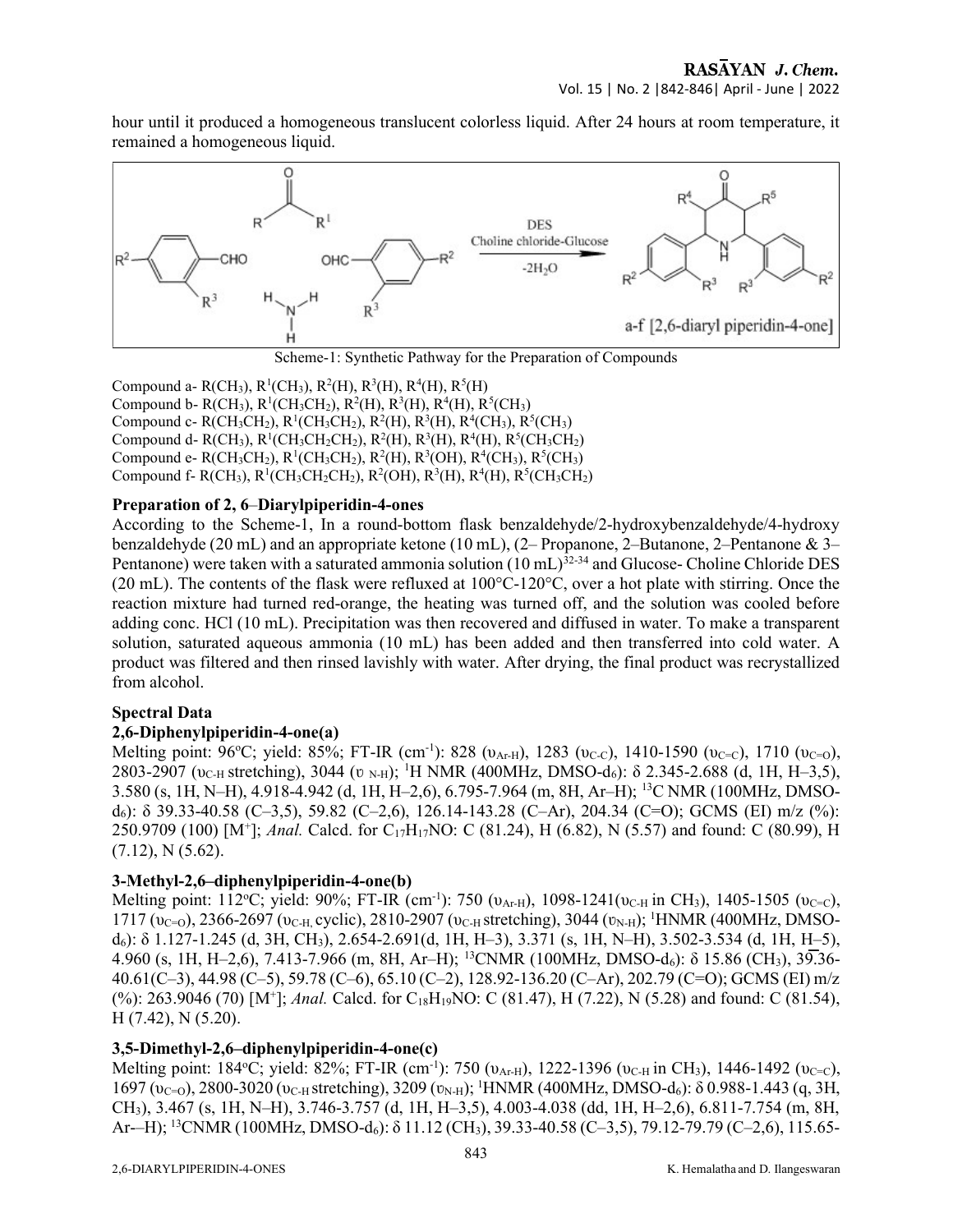132.40 (C–Ar), 204.77(C=O); Anal. Calcd. for C19H21NO: C (81.68), H (7.58), N (5.01) and found: C (81.62), H (7.64), N (4.78).

## 3-Ethyl-2,6-diphenylpiperidin-4-one(d)

Melting point: 242°C; yield: 85%; FT-IR (cm<sup>-1</sup>): 756 ( $v_{A_F}$ H), 1096-1203 ( $v_{C-H}$  in CH<sub>3</sub>), 1296-1448( $v_{C=C}$ ), 1701 ( $v_{C=0}$ ), 2886-3024 ( $v_{C-H}$  stretching), 3244 ( $v_{N-H}$ ); <sup>1</sup>HNMR (400MHz, DMSO-d<sub>6</sub>): δ 0.688-0.704 (t, 3H, CH3), 1.986 (q, 2H, CH2), 2.434-2.466 (d, 2H, H–5), 2.677-2.775 (m, 1H, H–3), 3.376 (s, 1H, N–H), 3.583- 3.611(d, 1H, H–2), 4.032-4.058 (d, 1H, H–6), 7.243-7.501(m, 8H, Ar–H); <sup>13</sup>CNMR (100MHz, DMSO-d<sub>6</sub>): δ 10.80 (CH3), 17.96 (CH2), 39.37-40.62 (C–3), 51.05(C–5), 61.13 (C–6), 68.14 (C–2), 127.07-143.76(C– Ar), 209.40 (C=O); GCMS (EI) m/z (%): 278.8560 (100) [M<sup>+</sup>]; Anal. Calcd. for C<sub>19</sub>H<sub>21</sub>NO: C (81.68), H (7.58), N (5.01) and found: C (81.40), H (7.54), N (5.02).

## 2,6-Bis(2-hydroxyphenyl) 3,5-dimethylpiperidin-4-one (e)

Melting point: 342°C; yield: 90%; FT-IR (cm<sup>-1</sup>): 750 (υ<sub>Ar-H</sub>), 1028-1237 (υ<sub>C-H</sub> in CH<sub>3</sub>), 1403-1504 (υ<sub>C=C</sub>), 2702-2914 ( $v_{\text{C-H}}$  stretching), 3047 ( $v_{\text{N-H}}$ ), 3388( $v_{\text{O-H}}$ ), 1722( $v_{\text{C=O}}$ ); <sup>1</sup>HNMR (400MHz, DMSO-d<sub>6</sub>): δ 0.598-0.723 (dd, 3H, CH3), 0.935-1.509 (m, 1H, H–3,5), 3.007- 3.354 (m, 2H, H–2.6), 3.833 (s, 1H, N–H), 6.695 (s, 1H, O–H), 6.737-8.861 (m, 8H, Ar–H); <sup>13</sup>CNMR (100MHz, DMSO-d6): δ 11.22 (CH3), 39.35-40.60 (C– 3,5), 49.22-53.62 (C–2,6), 116.29-136.88 (C–Ar), 156.01(ortho C–OH), 210.86 (C=O); Anal. Calcd. for  $C_{19}H_{21}NO_3$ : C (73.29), H (6.80), N (4.50) and found: C (73.44), H (6.72), N (4.56).

#### 3-Ethyl-2,6-bis(4-hydroxyphenyl) piperidin-4-one (f)

Melting point: 320°C; yield: 90%; FT-IR (cm<sup>-1</sup>): 754 (υ<sub>Ar-H</sub>), 1031-1242 (υ<sub>C-H</sub> in CH<sub>3</sub>), 1404-1513 (υ<sub>C</sub>-c),  $1716 (v_{C=0})$ , 2695-2915 ( $v_{C-H}$  stretching), 3046 ( $v_{N-H}$ ), 3396 ( $v_{O-H}$ ); <sup>1</sup>HNMR (400MHz, DMSO-d<sub>6</sub>): δ 0.593-0.697 (t, 3H, CH3), 1.373-1.443 (q, 2H, CH2), 2.413-2.450 (d, 2H, H–5), 2.606-2.778 (m, 1H, H–3), 3.446 (s, 1H, N–H), 3.682-3.708 (d, 1H, H–2), 4.003-4.038 (dd, 1H, H–6), 4.275 (s, 1H, O–H), 7.238-7.957 (m, 8H, Ar–H); <sup>13</sup>CNMR (100MHz, DMSO-d<sub>6</sub>): δ 12.40 (CH<sub>3</sub>), 18.13 (CH<sub>2</sub>), 39.35-40.60 (C–3), 51.24 (C–5), 62.88 (C–6), 66.45 (C–2), 127.05-144.00 (C–Ar), 168.00 (para C–OH), 209.21(C=O); GCMS (EI) m/z (%): 311.0444 (100) [M<sup>+</sup>]; Anal. Calcd. for C<sub>19</sub>H<sub>21</sub>NO<sub>3</sub>: C (73.29), H (6.80), N (4.50) and found: C (73.54), H  $(7.06)$ , N $(4.36)$ .

## RESULTS AND DISCUSSION

The characterization data supported the proposed structures. All of the compounds that gave satisfactory elemental analysis, GCMS, FT-IR, <sup>1</sup>HNMR, and <sup>13</sup>CNMR data were consistent with the piperidine-4-one system. The eco-friendliness was suggested by the Sheldon E-factor calculation for the formation of 3 methyl-2,6-diphenylpiperidin-4-one (compound b) using the data from a representative synthetic run.

> $E\text{-factor} = \frac{Kg(waste)}{Kg(produce)} = \frac{Amount of waste in Kg}{Amount of the final product i}$ Amount of the final product in Kg  $=$   $\frac{1.582*10^{-3} \text{Kg}}{1.985*10^{-3} \text{Kg}}$  $\frac{1.362*10 \text{ kg}}{1.985*10^{-3} \text{Kg}} = 0.797$

Total amount of reactants:  $2.088g + 0.805g + 0.674g = 3.567g$ Quantity of the final product: 1.985g Quantity of waste: 3.567g-1.985g =1.582g

It is generally accepted <sup>35</sup> that a Sheldon E-factor in this range is desirable. The calculated environmental factor (E-factor) is less than one. It highlights the smaller amount of waste produced in the synthesis. A simple and direct work-up approach is possible using this DES solvent system. In the end, the products were easily recovered by precipitation with acid and washing with water. After removal of the product, the DES was present in the filtrate, dissolved in water, and could be recycled by the evaporation of the water.

## **CONCLUSION**

Finally, we have proven the importance of the DES formed from choline chloride and glucose in the preparation of 2,6-diarylpiperidin-4-ones fully described here. The DES obviates the need for volatile organic solvents and supplies very good yields of the desired products. We hope that our method will find further applications in the synthesis of heterocyclic compounds.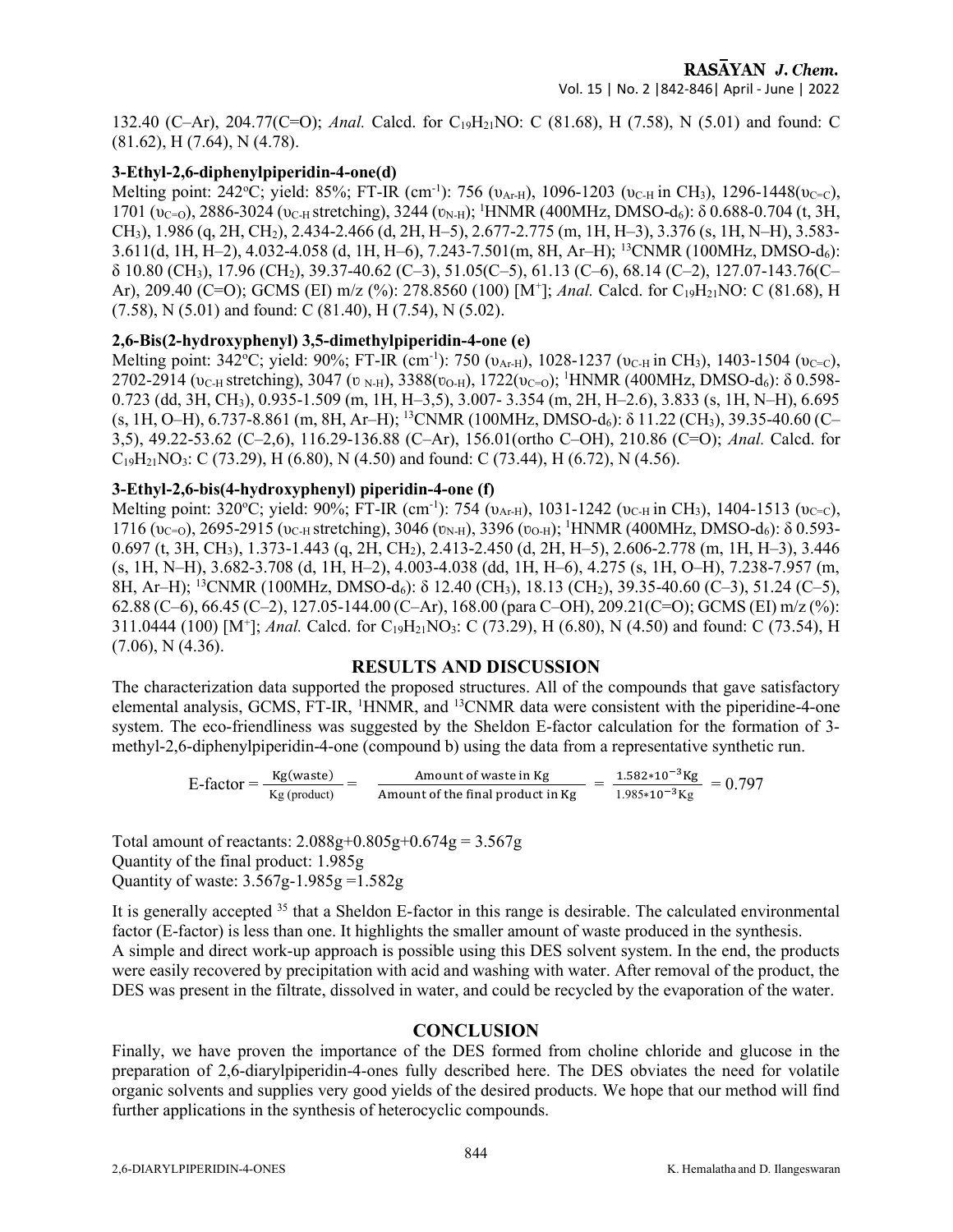#### ACKNOWLEDGEMENT

The author is grateful to the Vellore Institute of Technology for recording spectra.

#### **REFERENCES**

- 1. J.Earle and R. Seddon, Pure and Applied Chemistry, 72, 1391(2000), http://dx.doi.org/10.1351/pac200072071391
- 2. A. Abbott, G. Capper, L. Davies, H. Munro, K. Rasheed and V. Tambyrajah, Chemical Communication, 2001(2010-2011), http://dx.doi.org/10.1039/b106357j
- 3. A. Abbot, G. Capper, L. Davies, and K. Rasheed, American Chemical Society, 126, 9142(2004), https://doi.org/10.1021/ja048266j
- 4. Manurung, Renita, Liang and Alexander, Rasayan Journal of Chemistry, 11(4), 1519(2018), http://dx.doi.org/10.31788/RJC.2018.1143079
- 5. Q. Zhang, K. D. O. Vigier, S Royer and F. Jerome, Chemical Society Reviews, 41, 7108(2012), https://doi.org/10.1039/c2cs35178a
- 6. M. Poliakoff, J. M. Fitzpatrick, T. R. Farren and P. T. Anastas, Science, 297, 807(2002), https://dx.doi.org/10.1126/science.297.5582.807
- 7. R. D. Rogers, K. R. Seddon, Science, 302, 792(2003), https://doi.org/10.1126/science.1090313
- 8. Jairton Dupont, Roberto F. de Souza and Paulo A. Z. Suarez, ACS Chemical Reviews, 102, 3367(2002), https://doi.org/10.1021/cr010338r
- 9. P. Wasserscheid, W. Keim and Angew, Angewandte Chemie International Edition, 39, 3772(2000), https://doi.org/10.1002/1521-3773(20001103)39:21%3C3772::aid-anie3772%3E3.0.co;2-5
- 10. K. Ghandi, Green and Sustainable Chemistry, 4, 44(2014), http://dx.doi.org/10.4236/gsc.2014.41008
- 11. M. Francisco, A. van den Bruinhorst and M.C. Kroon, Angewandte Chemie International Edition, 52, 3074 (2013), https://doi.org/10.1002/anie.201207548
- 12. Yingna Cui, Changping Li, Jingmei Yin, Shenmin Li, Yingping Jia and Ming Bao, Journal of Molecular Liquids, 236, 338(2017), https://doi.org/10.1016/j.molliq.2017.04.052
- 13. Q. Abbas and L. Binder, Journal of chemical society Transactions, 33, 49(2010), http://dx.doi.org/10.1149/1.3484761
- 14. A. P. Abbott, D. Boothby, G. Capper, D. L. Davies and R. K. Rasheed, Journal of the American Chemical Society, 126, 9142(2004), https://doi.org/10.1021/ja048266j
- 15. Moghimi, Marzieh and Roosta, Aliakbar, The Journal of Chemical Thermodynamics, 129(2018), http://dx.doi.org/10.1016/j.jct.2018.09.029
- 16. A. P. Abbott, G. Capper, D. L. Davies, R. K. Rasheed and V. Tambyrajah, Chemical Communication, 70 (2003), http://dx.doi.org/10.1039/B210714G
- 17. B. Selvakumar and R. Venkataraman, Rasayan Journal of Chemistry, 3, 260(2010)
- 18. K. Kamesu, G. Mohan and K. Rajasekhar, Rasayan Journal of Chemistry, 13(1), 494(2020), http://dx.doi.org/10.31788/RJC.2020.1315392
- 19. S. Balasubramanian, G. Aridoss, P. Parthiban, C. Ramalingan and S. Kabilan, Biological and Pharmaceutical Bulletin, 29, 125(2006), http://dx.doi.org/10.1248/bpb.29.12520
- 20. J J. Chakkaravarthy, G. Muthukumaran and K. Pandiarajan, Journal of Molecular Structure, 889, 297(2008), http://dx.doi.org/10.1021/jo00128a011
- 21. A. Paiva, R. Craveiro, I. Aroso, M. Martins, R.L. Reis and A.R.C. Duarte, ACS Sustainable Chemical Engineering, 2, 1063(2014), http://dx.doi.org/10.1021/sc500096j
- 22. N. Rameshkumar, A. Veena, R. Ilavarasan, M. Adiraj, P. Shanmugapandiyan and S. K. Sridhar, Biological and Pharmaceutical Bulletin, 26, 188(2003), http://dx.doi.org/10.1248/bpb.26.188
- 23. K. Selvaraju and A. Manimekalai, Rasayan Journal of Chemistry, 10, 25(2011)
- 24. R. Revathi, R.V. Perumal, K.S.R. Pai, G. Arunkumar, D. Sriram and S. Kini, Drug Design, Development and Therapy, 2015, 3779(2015), http://dx.doi.org/10.2147/DDDT.S83047
- 25. P. Parthiban, S. Balasubramanian, G. Aridoss, and S. Kabilan, Spectrochimica Acta, Part A: Molecular and Biomolecular Spectroscopy, 70, 24(2008), http://dx.doi.org/10.1016/j.saa.2007.07.059
- 26. C. Ramalingam, Y. T. Park and S. Kabilan, European Journal of Medicinal Chemistry, 41, 683(2006), http://dx.doi.org/10.1016/j.ejmech.2006.02.005